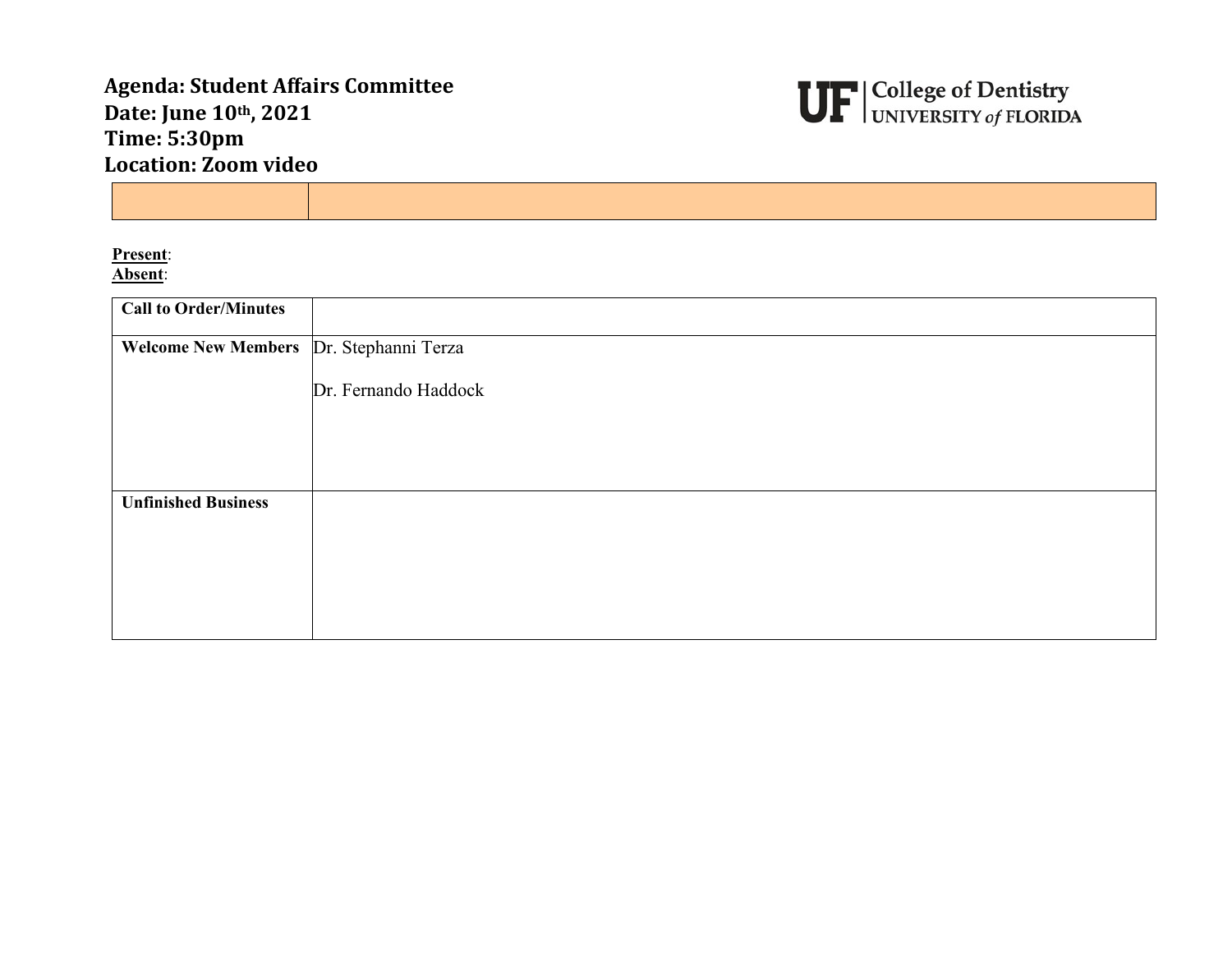## **Agenda: Student Affairs Committee Date: June 10th, 2021 Time: 5:30pm Location: Zoom video**

**The Community** 



| Class of 2022 Concerns -<br><b>Catherine (Jenny) King</b> | 1. "When will the student lounge be back open?"                                                                                                                                                                                                                                                                                                                                                                                         |
|-----------------------------------------------------------|-----------------------------------------------------------------------------------------------------------------------------------------------------------------------------------------------------------------------------------------------------------------------------------------------------------------------------------------------------------------------------------------------------------------------------------------|
| <b>Class of 2023 Concerns</b><br>- Drew Anderson          | No concerns                                                                                                                                                                                                                                                                                                                                                                                                                             |
| <b>Class of 2024 Concerns</b><br>- Andrea Nazari          | 1. Can we look into having any CE courses taught in Jr Sr lab?                                                                                                                                                                                                                                                                                                                                                                          |
|                                                           | 2. Issue with occlusion final exam. Throughout the semester there has been many issues, mainly<br>grammatical issues. This was a problem with both lecture content and testable material such as the<br>quizzes. The final exam had issues such as this and also had questions where the material was not<br>covered in lectures then tested on. Can quizzes and exams be checked for grammatical and content errors<br>before release? |
|                                                           | 3. Any word on if the student lounge will be opening soon?                                                                                                                                                                                                                                                                                                                                                                              |
|                                                           | 4. Influence of subjectivity and bias on psychomotor grading as a result of the students self-scores.<br>While grading psychomotors are already subjective, I propose we remove some influence that our<br>$\circ$<br>graders succumb to (whether knowingly or not) by keeping the students' self-scores hidden until it<br>is time to match up the grades for awarding "+" marks.                                                      |